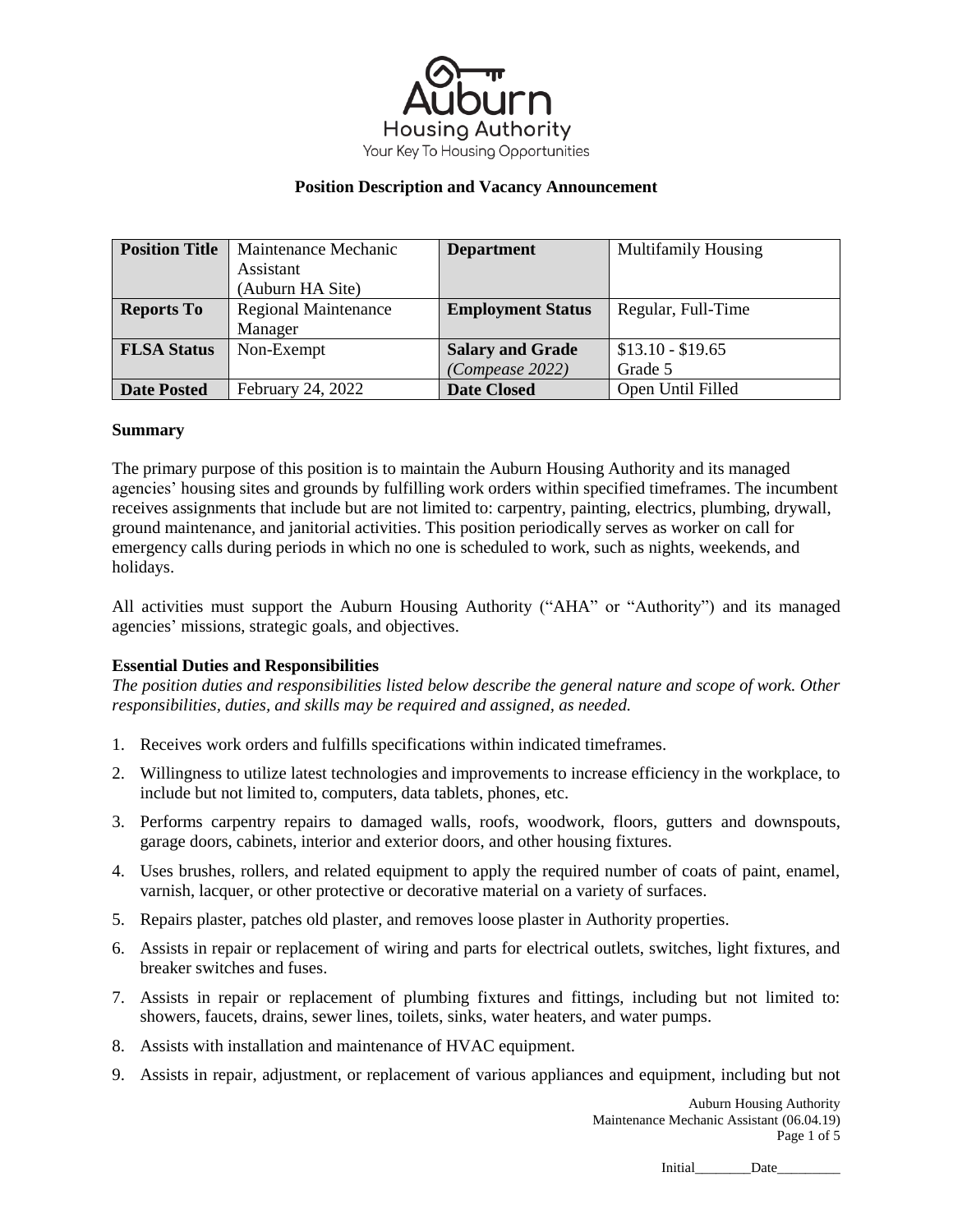

limited to: refrigerators, boiler systems, gas and electric stoves, furnaces, electric motors, vacuum cleaners, water heaters, smoke detectors, washers and dryers, air conditioners, and generators.

- 10. Assists in inspections of occupied and vacated housing units; repairs and paints units as needed.
- 11. Performs janitorial duties, including but not limited to: cleaning floors, restrooms, trash rooms, boiler rooms, halls, stairways, and sidewalks.
- 12. Performs ground maintenance tasks, such as gardening and maintaining curb appeal.
- 13. Conducts inventory of appliances, as requested, ensuring serial numbers coordinate with serial numbers on file.
- 14. Maintains maintenance inventory and supplies.
- 15. Performs on-call service during evenings and weekends on a scheduled or rotating basis.
- 16. Immediately reports all maintenance work related incidents to management in accordance with company policy.
- 17. Performs other duties as assigned.

# **Behavioral Competencies**

*This position requires the incumbent to exhibit the following behavioral skills:*

*Job Knowledge:* Exhibits requisite knowledge, skills, and abilities to perform the position effectively. Demonstrates knowledge of policies, procedures, goals, objectives, operational entities, requirements, and activities as they apply to the assigned organizational entity of the Authority. Uses appropriate judgment & decision making in accordance with level of responsibility.

*Commitment:* Sets high standards of performance; pursues aggressive goals and works hard/smart to achieve them; strives for results and success; conveys a sense of urgency and brings issues to closure; persists despite obstacles and opposition.

*Customer Service:* Meets/exceeds the expectations and requirements of internal and external customers; identifies, understands, monitors and measures the needs of both internal and external customers; talks and acts with customers in mind. Recognizes work colleagues as customers.

*Effective Communication:* Ensures important information is passed to those who need to know; conveys necessary information clearly and effectively orally or in writing. Demonstrates attention to, and conveys understanding of, the comments and questions of others; listens effectively.

*Initiative:* Proactively seeks solutions to resolve unexpected challenges. Actively assists others without formal/informal direction. Possesses the capacity to learn and actively seeks developmental feedback. Applies feedback for continued growth by mastering concepts needed to perform work.

*Responsiveness and Accountability:* Demonstrates a high level of conscientiousness; holds oneself personally responsible for one's own work; does fair share of work.

> Auburn Housing Authority Maintenance Mechanic Assistant (06.04.19) Page 2 of 5

> > Initial\_\_\_\_\_\_\_\_Date\_\_\_\_\_\_\_\_\_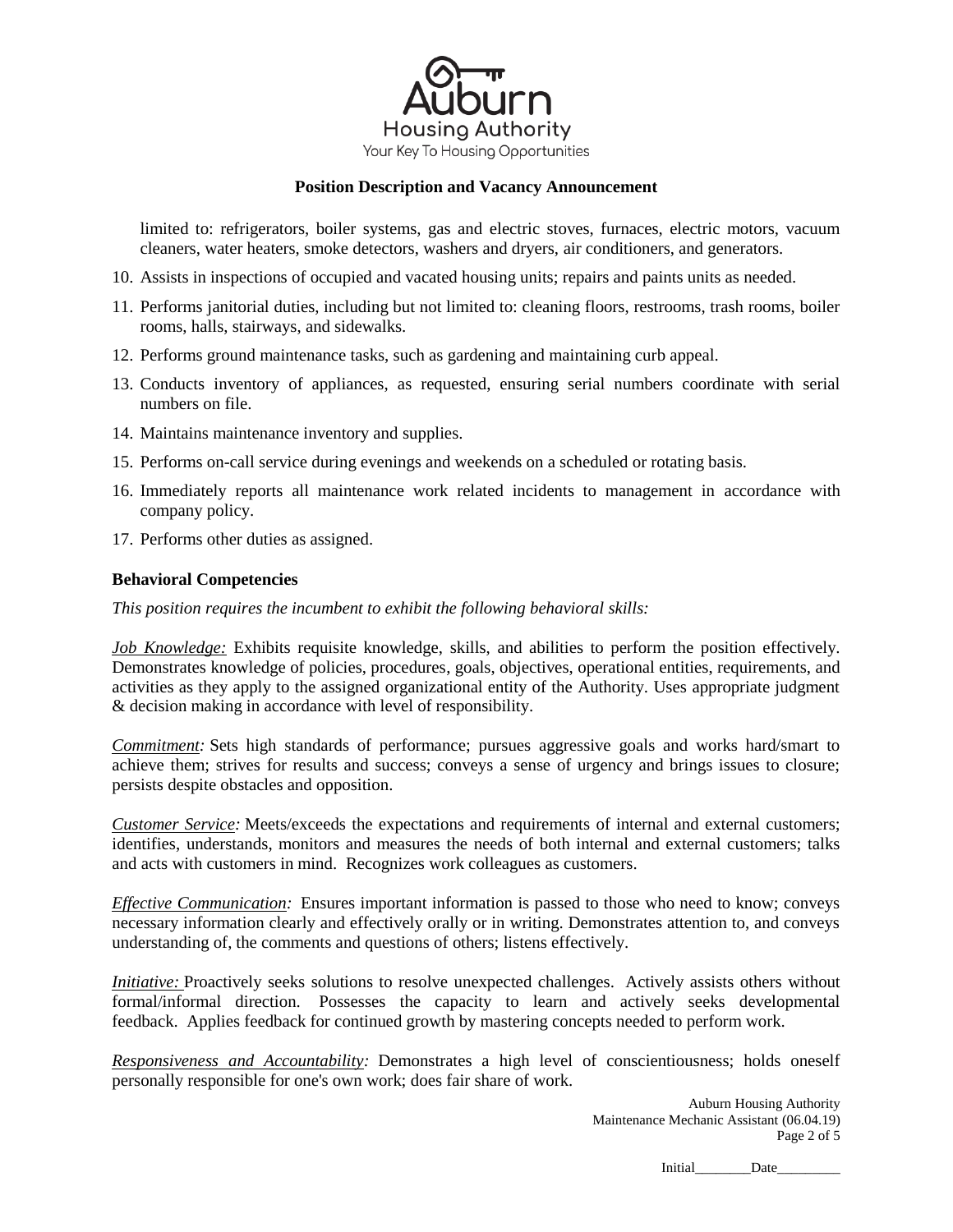

*Teamwork:* Balances team and individual responsibilities; exhibits objectivity and openness to others' views; gives and welcomes feedback; contributes to building a positive team spirit; puts success of team above own interests; supports everyone's efforts to succeed.

# **Job Competencies**

- 1. Knowledge of AHA building facilities and equipment.
- 2. Knowledge of AHA rules, policies, and safety procedures.
- 3. Knowledge of building component and repair materials terminology.
- 4. Skills in the proper use and care of motorized equipment, shop, and hand power tools.
- 5. Skills in solving general repair problems and performing simple mathematical calculations.
- 6. Knowledge of general repair and preventive maintenance techniques; and demonstrated ability to skillfully apply knowledge in performing assigned work.
- 7. Basic knowledge of painting, electrical, plumbing, carpentry, and construction practices; and demonstrated ability to skillfully apply knowledge in performing assigned work.
- 8. Ability to perceive and discriminate colors or shades of colors, depth, texture, and visual cues or signals.
- 9. Ability to read and understand work orders, assignments, directions, instructions, warnings, service manuals and AHA policies and procedure manuals in writing, or given orally in English.
- 10. Ability to coordinate and perform multiple functions simultaneously.
- 11. Ability to work outside for long periods of time in all kinds of weather.

### **Education and/or Experience**

High School Diploma or GED equivalent and a minimum of one (1) year of experience in construction or building maintenance, or vocational training focusing in maintenance work such as grounds maintenance, carpentry, plumbing, and electrical repairs. Must possess a valid driver's license and be insurable under the Authority's plan.

### **Technical Skills**

To perform this job successfully, the employee should be able to successfully operate a variety of applicable hand-held tools and devices. Must have the ability to read blueprints, plans, and specification, as well as repair manuals and instructional guides. Must have the ability to write service requests and maintenance and inspection reports. Must have the ability to learn other processes as required by assigned tasks.

> Auburn Housing Authority Maintenance Mechanic Assistant (06.04.19) Page 3 of 5

> > Initial\_\_\_\_\_\_\_\_Date\_\_\_\_\_\_\_\_\_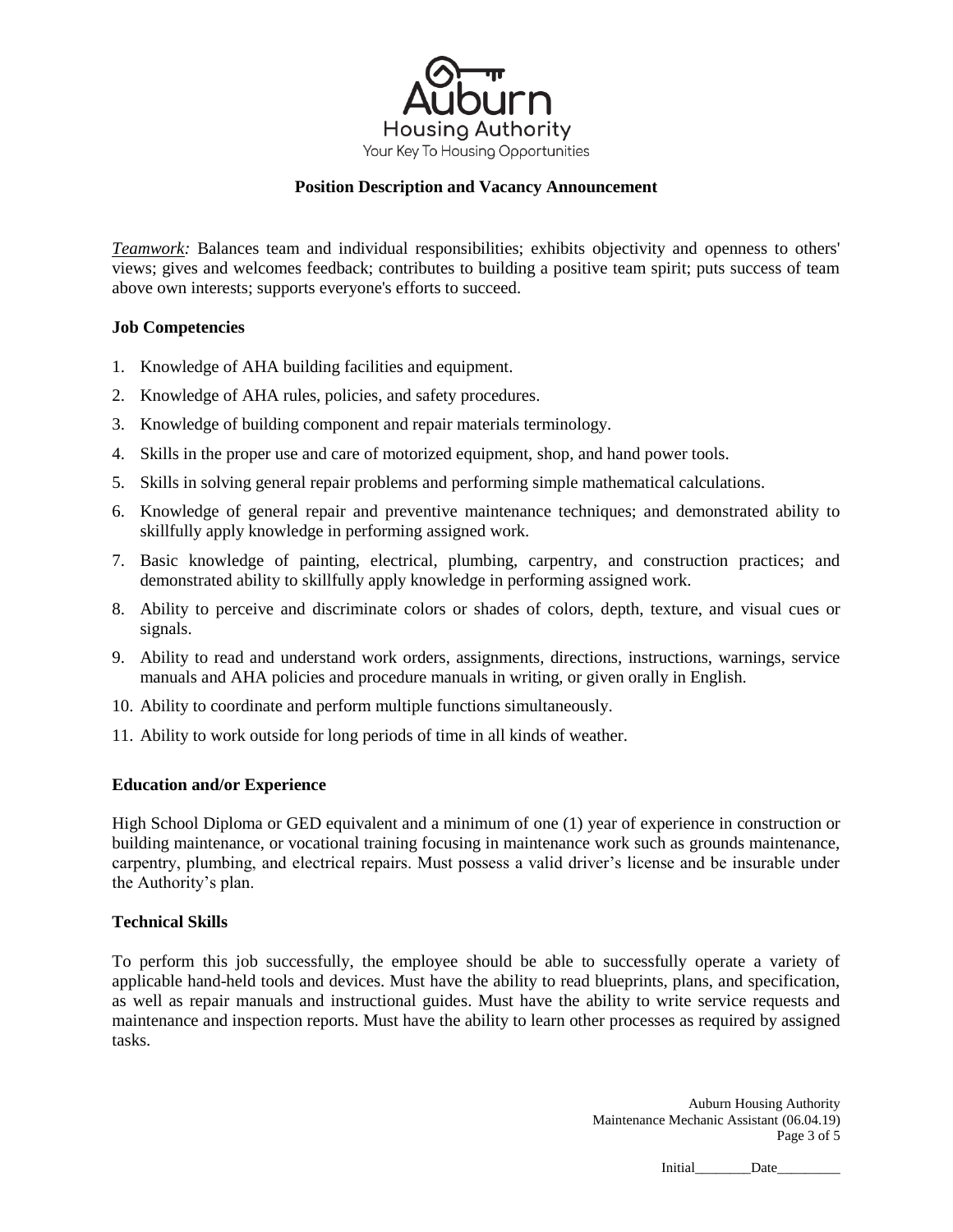

# **Physical Demands**

The physical demands described here are representative of those that must be met by an employee to successfully perform the essential functions of this job. Reasonable accommodations may be made to enable individuals with disabilities to perform the essential functions.

To perform this job successfully, the employee is frequently required to travel to and throughout various Authority properties to clean and maintain grounds. Daily movements include sitting; standing; reaching and grasping; moving about the properties; and attending onsite meetings and offsite meetings. The employee must be able to exchange information in person, in writing, and via telephone. The employee must occasionally transport up to 100 pounds.

# **Work Environment**

The work environment characteristics described here are representative of those an employee encounters while performing the essential functions of this job. Reasonable accommodations may be made to enable individuals with disabilities to perform the essential functions.

Position generally works on Authority properties, which may cause the employee to experience a range in temperatures and other weather conditions. The noise level may be loud and the environment may be more hazardous than a standard office environment. This position may be required to work with contractors as well as Authority residents.

# **Employee Benefits**

- Group Medical Benefits • Group Dental Benefits
- State Retirement
- Supplemental Insurance Holidays
- Group Life Insurance • Annual Leave
- Sick Leave
- 
- Four-Day Work Week (Monday Thursday)

### **Disclaimer**

The AHA is an equal opportunity employer with a drug free work place. We offer a very competitive compensation package and the opportunity to become an integral part of the continued growth of our organization. AHA gives preference in employment to Section 3-eligible individuals**.** 

### **Application Process**

**To apply, please send a resume and cover letter to [gmoore@auburnhousingauth.org;](mailto:gmoore@auburnhousingauth.org) the cover letter must include your salary requirements. Include the job title "Maintenance Mechanic Assistant" in the subject line of your email. If you have questions about the position, please contact the following:**

> **Greg Moore, Regional Maintenance Manager [gmoore@auburnhousingauth.org](mailto:gmoore@auburnhousingauth.org) (334) 821-2262, ext. 262**

> > Auburn Housing Authority Maintenance Mechanic Assistant (06.04.19) Page 4 of 5

> > > Initial Date